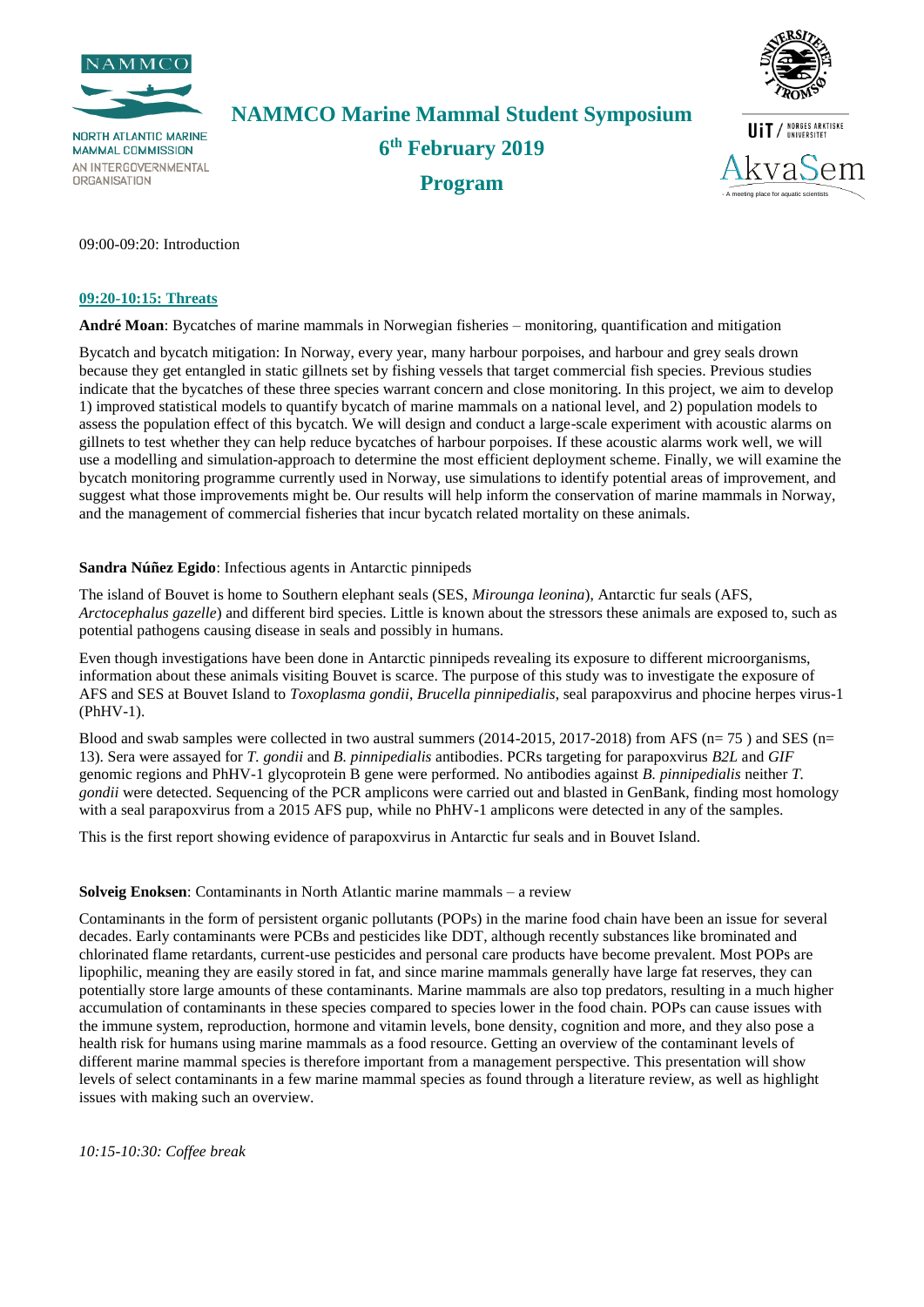### **10:30-11:25: Welfare/diet**

**Albert Palomino Gonzalez**: Unmanned Aerial Vehicle (UAV) applications in polar marine predator ecology

In Polar Regions, the logistical and financial efforts required to reach land, ice or sea-based animals have limited the ability of ecologists to study them. The recent and dramatic increase in the availability of UAV technology presents a wide range of possible solutions to the issue. However, the pace at which research can assimilate these advancements is limited. From a management perspective, this leads to two major challenges: first, the scientific community needs time to explore the potential uses of UAVs in the field and compare it with traditional techniques. Additionally, to future-proof regulatory measures, understanding the disturbance potential of UAV operations on animals is deemed critical.

This project attempts to address these challenges by using three models of readily available, electrically-powered quadcopters in the High Arctic Svalbard Archipelago. Disturbance experiments involved pre-determined flight profiles of varying distances and altitudes over harbour seal and adult male walrus aggregations, performed during 2017 and 2018. Additionally, flight tests were done opportunistically over other species, such as white whales, bearded seals and polar bears. The analysis will entail scoring animal reactions and matching them to information on the position of the UAV and, as a novel approach to its acoustic signature.

#### **Olof Bengtsson**: Ringed seal (*Pusa hispida*) diet in western Spitsbergen - an ecosystem in change

Gastro-intestinal tracts (GITs) were collected from 99 ringed seals (*Pusa hispida*) in the period 2014-2017 from seven locations in Isfjorden and Van Mijenfjorden on the west coast of Spitsbergen, Svalbard. GIT contents were analyzed by identifying fish otoliths and invertebrate remains to the lowest possible taxonomic level. Polar cod (*Boreogadus saida*) was the dominant prey type, which was consumed by 86.9% of the seals (frequency of occurrence, FO*i*). Polar cod was also the most numerous prey type, constituting 39% of all prey items (relative frequency, N*i*). Fish from the family Stichaeidae were the second most frequent prey (FO = 79.8%). The second most numerous prey type were various crustacean species in the genus *Thysanoessa* ( $N_i = 40.8\%$ ). Using otolith length in species specific regressions, biomass of prey items will be estimated. Age, sex, location of sampling and year and month of sampling will be used to model what factors are influencing the diet of ringed seals on the west coast of Spitsbergen. Samples from this study will be compared in detail with data from the previous decade to explore temporal shifts in ringed seal diet in Svalbard. But, it is clear that Arctic species still dominate the diet of ringed seals on western Spitsbergen, though Atlantic species, e.g. Atlantic- cod and herring, haddock and boreal *Thysanoessa* species, are increasing in prevalence.

**Samuel Smith**: Reporting on hunting methods: a review of welfare assessment parameters in marine and terrestrial species

The hunting of marine mammals has been subject to substantial scrutiny for decades. Consideration for animal welfare outcomes has led to the development of a quantitative framework to assess hunting methods. Reporting time-to-death, the proportion of animals rendered instantaneously insensible, as well as *post-mortem* examinations, allows the humaneness of hunts to be inferred and further improved. It has been noted that the welfare of other animals during hunting is rarely assessed through combined *ante-* and *post-mortem* observations. However, recent work conducted in Australia represents considerable effort made in assessing welfare outcomes using the framework parameters developed for large cetacean hunts. Data gathered during population control operations for terrestrial mammal species have demonstrated the successful application of welfare parameter assessment. This presentation will discuss the findings of these studies, comparing the methods and results with respect to ongoing assessments of marine mammal hunts. Further, the development of welfare parameters in terrestrial mammal studies may have applications that would improve welfare in marine species.

*11:25-11:30: Break*

### **11:30-12:00: Law of the Sea**

**Filip Dariusz Farmas Vel Krol:** Legal framework of whale protection in the Arctic

This presentation seeks to provide an overview of international regulations concerning whale protection. As a starting point, it explains relevant agreements of global range. These include the United Nations Convention of the Law of the Sea, International Convention for the Regulation of Whaling and Convention on the Conservation of Migratory Species of Wild Animals. Subsequently, presentation focuses on regional instruments of whale protection, *inter alia* the Agreement on Cooperation in Research, Conservation and Management of Marine Mammals in the North Atlantic. The last focal point is the bilateral agreement between Canada and Greenland that gave rise the Joint Commission on Beluga and Narwhal.

Presentation's purpose is to expose in a nutshell the complexity of the legal framework in relation to whale protection. It briefly describes documents, their functions and application.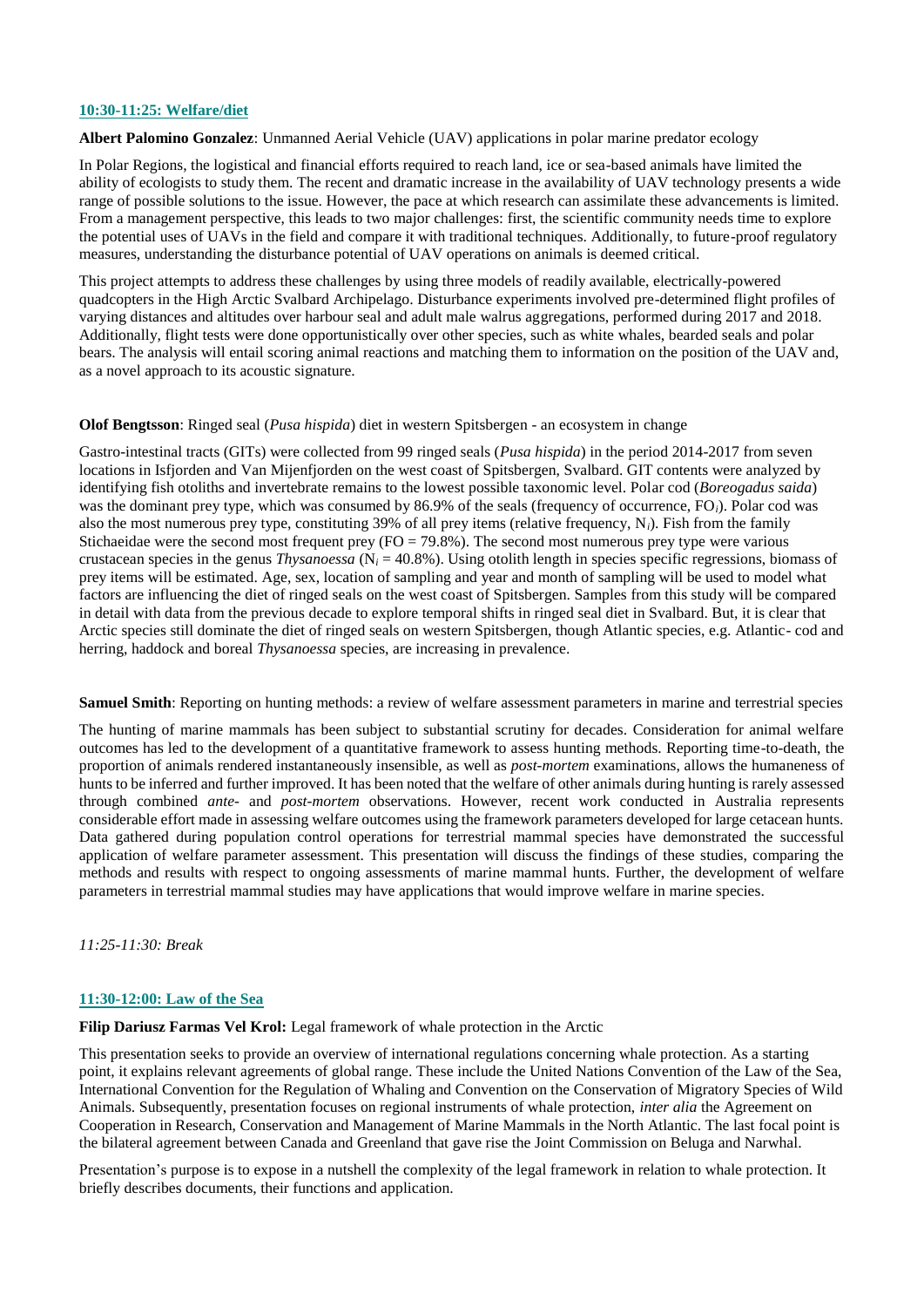**Daniela Toma:** Scientific Research and Whales: (mis)conceptions in International Law under the spectrum of the ICJ Whaling Case

The judgement in the International Court of Justice case Whaling in the Antarctic (Australia v.Japan: New Zealand intervening) determined that Japanese 'special permit' whaling in the Southern Ocean was not 'for the purposes of scientific research'. This is the only exemption permitted under the International Convention for the Regulation of Whaling's current moratorium on commercial whaling. The court made its determination by characterising the Japanese research program as a scientific program, but failing to define what scientific research actually was or was not. This presentation will present some background to the decision as well as will give some main points about how the court took this decision. It will conclude explaining why the court failed to take the opportunity to offer a clear determination to states on their-legal scientific obligations within international law while it will also discuss the implications of the Judgment for the International Whaling Commission, for other international treaties, and for the interaction of science and law more generally.

#### **Anita Rayegani:** Underwater Noise and the Purview of International Law

Encompassed in the global effort to attain the 2030 Sustainable Development Goals is a relatively new focus on anthropogenic underwater noise. Part XII of the United Nations Convention on the Law of the Sea (UNCLOS) reflects the customary international legal obligation for all states to protect and preserve the marine environment, and to take all measures necessary to mitigate the harmful effects of pollution. The definition of pollution itself includes *energy* introduced by humans and thus implicitly covers noise.

In addition to broad obligations, regional efforts have emerged to address more specifically the potentially harmful effects of noise introduced by human activities. In the absence of a globally binding instrument regulating underwater acoustic pollution, we can look to regional efforts, conservation principles and existing legal instruments with mandates to protect the environment to establish more elaborate regulations. An overview of current regulatory mechanisms and next steps is to be presented.

*12:00-13:00: Break*

## **13:00-14:10: Physiology**

**Aleksander Malde**: Development of diving capacity and behaviour in harp seal (*Pagophilus groenlandicus*) weanlings from the Greenland Sea Stock

The harp seal (*Pagophilus groenlandicus*) is one of the most abundant and ecologically important seal species in the North-East Atlantic Ocean. Previous studies on the dive behaviour and distribution of the harp seal, both in the White Sea-Barents Sea stock, and in the Greenland Sea stock, have focused on adult seals. This project represents the first study to focus on the development of diving performance, behaviour and distribution of weaned harp seal pups and how they cope with the transition, in complete independence, to an aquatic/diving lifestyle, during their first months of life. Data collection was done by tagging newly weaned harp seal pups on site in the Greenland Sea, with satellite transmitters that recorded dive duration, dive depth and position. The pups appeared to rapidly (within a few weeks) develop diving capacity, such that this did not seem to represent a limitation to their subsequent diving behaviour/performance.

### **Judith Ullmann**: The respiratory physiology of the harp seal (*Pagophilus groenlandicus*), a master's project at UiT

This presentation focuses on the first part of my master's project: determining the total lung capacity and the size of the respiratory dead space in the harp seal. Marine mammals are breath-hold divers. Anatomical and physiological adaptations of their respiratory system facilitate rapid gas exchange at the surface, long diving times, and the ability to reach great depths without suffering from barotrauma or other diving-related disorders. I excised the respiratory tracts of pups and adults in the field (West Ice, Greenland Sea) to take volumetric measurements of the lungs and of the conducting airways, from nose to bronchi. Ontogenetic differences in the proportional makeup of the respiratory tract were analyzed. To predict the lung size and dead space of individuals used for studying ventilation at rest and after exercise (second part of my project), I developed linear regression models covering the body-size range from newborn to adult. This study adds substantially to the sparse accounts of respiratory dead space in phocid seals. I will present the results of my work within the frame of general mammalian (developmental) patterns and emphasize comparisons with the human respiratory system. The difficulties of measuring total lung capacity in animals will also be touched upon.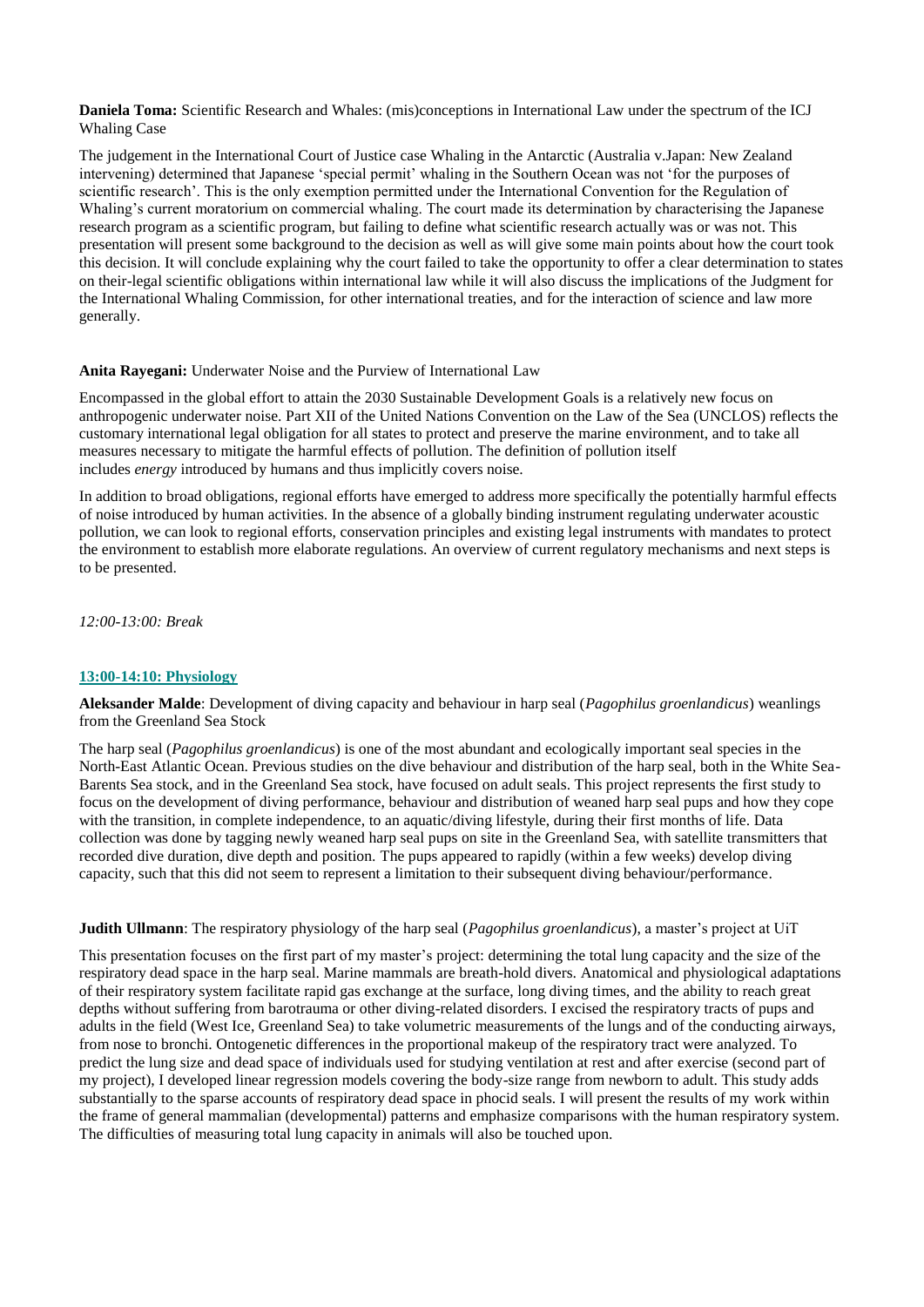## **Chiara Ciccone**: Brain capillarization in diving species

Diving species can cope with acute and chronic hypoxia through adaptations that are typically less well-developed in other (non-diving) animals. One of the greatest challenges to deal with during diving is the large decrease in the arterial oxygen pressure  $(P_aO_2)$ , which causes a reduced driving force for oxygen diffusion into the cells. The marine mammalian brain shows improved brain capillarization, which reduces the effective diffusion distance for  $O_2$ , thereby improving neural oxygen supply in partial compensation for severely hypoxemic conditions.

Based on the evidences of previous studies, the aims of this project are the following:

- Investigate whether the seal brain shows higher capillarization, when compared to terrestrial mammals, as a general adaptation to hypoxia;

- Verify whether there is a different level of capillarization in different brain regions;
- Validate a method to stain the capillary endothelium and visualize the vessels.

For this purpose, the brains of 2 harp seals, 1 hooded seal and 2 reindeer were collected. Samples were taken from the frontal and visual cortex, the hippocampus, the cerebellum and the medulla.

Capillaries were identified by immunostaining of the collagen IV of their basement membrane and then visualized in the confocal microscope. Provisional results will be presented.

## *14:10-14:30: Coffee break*

## **14:30-15:30: Movement/abundance**

**Lisa Kettemer**: Understanding the migratory behaviour of humpback whales in the eastern North Atlantic

In the winter of 2010, humpback whales unexpectedly started aggregating in coastal waters of northern Norway, following a shift in overwintering herring distribution. This might constitute a new stop-over site on the breeding migration of the Barents Sea feeding population. This phenomenon exemplifies our lack of understanding of humpback whale migratory regimes in the region, where the year-round distribution of these animals remains unknown. It also challenges the traditional concept of stable migratory regimes, as the observed behaviour indicates more flexible behavioural decisions. The system presents an opportunity to understand the understudied eastern Atlantic humpback whale population and the energetics of migrations in relation to ecosystem changes. In addition to photo ID ( $>1000$ ) and biopsy samples ( $\sim$ 120), we have collected Argos data from 19 individuals in coastal Norway, and additional tags were deployed on 10 individuals on the feeding grounds in the Barents Sea. We will analyse sex and pregnancy status and investigate overlap with prey distribution and abundance, as well as investigate tracks for stop-over and behavioural mode offshore and assess how whales use oceanographic and geographic features such as eddies and seamounts on their travels.

**Evert Mul**: Overlap between whale movement and human activities in Norwegian waters

*Background*: In recent years, winter herring aggregations have attracted large numbers of orcas, humpback whales and concentrated human activities (such as fisheries) to local fjord systems in Northern Norway. During these winter aggregations of herring, the potential for ship strikes, entanglements and competition between whales and human activities is relatively high. We aim to identify and characterize areas of overlap between whales and humans in order better understand the interaction between whales and humans.

*Methods:* We analyse satellite tracked killer whales and humpback whales in a fjord system in Norway, and we relate their spatial and temporal movement and habitat use to fishery, shipping and modelled soundscape generated from anthropogenic activities.

*Expected results:* We hypothesize that spatial and temporal overlap between human activity and whale movement is relatively high. In addition we expect to find an attraction between herring fisheries activity and killer whale movement and behaviour, which might be less pronounced in humpback whales. To some extent we expect to find avoidance behaviour towards ships and sound, and overlap or synchronised movements between humpback whales and killer whales, which could indicate both competition and collaboration.

*Discussion:* Attraction between fisheries and killer whales suggest an increase in competition, and a potential risk of entanglement and collision. Ship or sound avoidance behaviour suggests whales are actively balancing the benefits of concentrated food recourses against interaction with human activities.